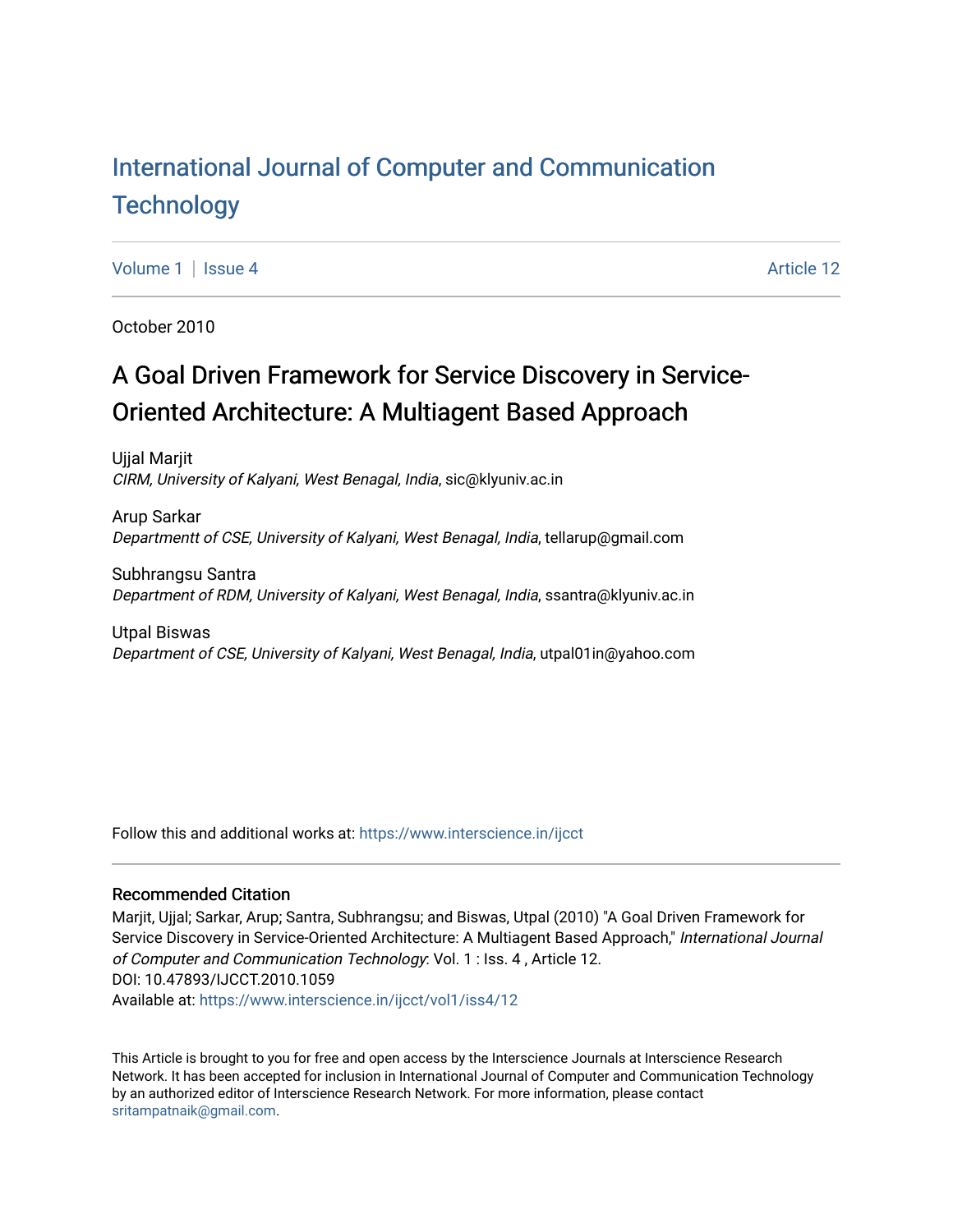# **A Goal Driven Framework for Service Discovery in Service-Oriented Architecture: A Multiagent Based Approach**

Ujjal Marjit Arup Sarkar Subhrangsu Santra Utpal Biswas

 CIRM Departmentt of CSE Department of RDM Department of CSE University of Kalyani University of Kalyani University of Kalyani University of Kalyani West Benagal, India West Benagal, India West Benagal, India West Benagal, India

sic@klyuniv.ac.in tellarup@gmail.com ssantra@klyuniv.ac.in utpal01in@yahoo.com

*Abstract-***Automated service discovery is one of the very important features in any Semantic Web Service (SWS) based framework. Achieving this functionality in e-resource sharing system is not an easy task due to its hugeness and heterogeneity among the available resources. Any efficient automated service discovery will remain worthless until discovered services fulfill the required goal(s) demanded by the user or the client program. In this paper we have proposed a goal driven approach towards an automated service discovery using Agent Swarm in an innovative way .A novel multi agent based architecture has been introduced here for service discovery. Communications among the agent in service-oriented framework for the said purpose has also been illustrated here. Finally, the pictorial view of the running agent in the system is shown.** 

*Keywords-Web Services, Semantic Web Services, Agent, Service-Oriented Architecture*

### I. INTRODUCTION

Today the size of Internet and the web is increasing with a spell-bound speed. Use of them seems to be enormous and boundless. With the increasing size and utilization, they also inherited heterogeneity. Now a day's Internet and web are not only mean to provide pool of information or applications to the end users but also to provide e-services with the help of Web Service technologies. So naturally a huge trend about this technology can be seen from both the world of business and academy. Lots of investment already initiated in this domain. Actually web service technology brings the service oriented nature to the previously static information and document oriented internet based business world.

Web Service technology was a revolutionary step towards the next generation of web and web related initiatives like – e-business, e-commerce, egovernance, e-learning etc. with a highly appreciated assurance of advance service oriented architecture based automated system; a system consists of machine interpretable information, service, and based on open standard based platform independent technologies.

It is known that every problem has a solution (in most of the cases), but it cannot depend on a single solution, no matter how advanced it is, if our world is changing every moment. Same sort of problem can be seen in web service based technology's also. The problem is, web services works well within a limited range of heterogeneity and provides only limited rigid set of services. So in response to the current state of demand for an automated system within an everyday changing heterogeneous environment, we moved to the Semantic approach of the services, i.e. Semantic Web Services (SWS).

 An efficient service discovery mechanism is always a highly recommended and expected feature in any SWS based platform. But any service discovery mechanism is called efficient when they are totally able enough to find out exactly those services based on the user's desires which are faithful to achieve the requested goal successfully. Lots of research work is already done in this field to fulfill these needs. Many different Semantic Web Service (SWS) based framework has been proposed like, OWL-S, METEOR-S, WSMO etc., but every framework has their own kind of advantages and disadvantages. A recent interest of the research commodity can be found in the field of Multiagent System (MAS) based services. Though the agent related thoughts already attracted the vision of the researchers a decade ago, but the MAS based Web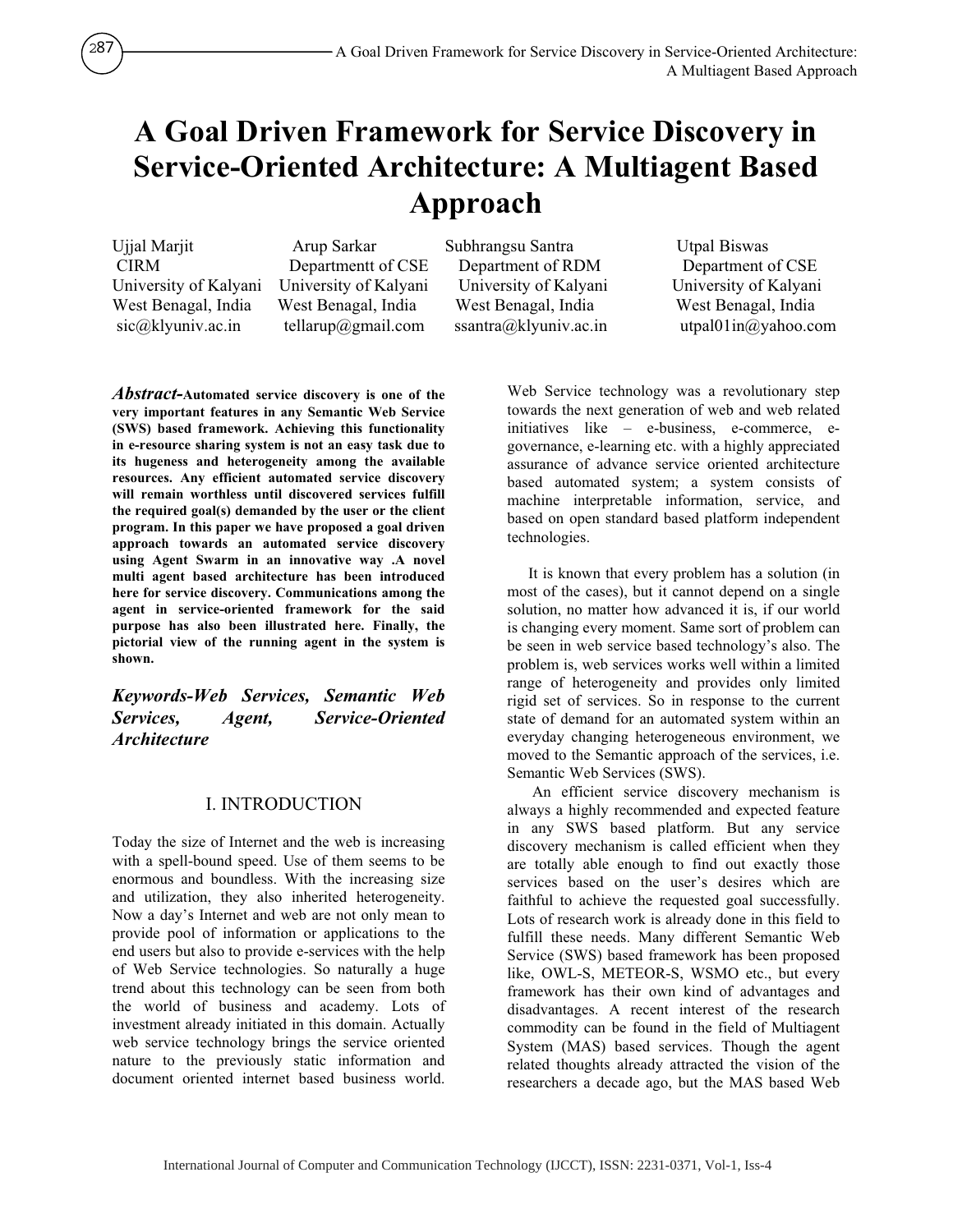Service discovery, selection, integration is a very adolescent initiative towards the future of web and web related technologies.

Here in this paper we have tried to introduce a novel framework for the automated service discovery based on the given goal. The most encouraging point of this work is based on MAS technology. A swarm of agents is fully responsible behind the scene from taking input from the end user or programs or machines to the final Web service selection as per their need.

The rest of the paper is organized as follows: Section-2 gives a brief discussion on the related research work. Section-3 illustrates motivation behind the work. Section-4 depicted the proposed architecture. Section-5 describes about the proposed framework and finally in Section-6 the conclusion and a note on the future work are stated.

#### II. RELATED RESEARCH WORKS

Lots of initiative already taken by many researchers in the agent-oriented field. Agent Oriented Programming shows one of the latest path, that developers are choosing to take the advantage of fully dynamic, robust, platform-independent and loosely coupled system. Actually agents are intelligent enough to take the decision according to the changing environment and changing level of available information which can not be expected from the traditional system.

A. G. Neiat et al proposes a new framework for an agent based Semantic Web service discovery [15]. A brokering system is maintained to avail the necessary interoperability between the semantic web service provider and the agents. They used the translation mechanism for the both the WSDL description of an Web service and the DF description of FIPA multi agents. Whereas the [16] propose a web service discovery depending on the level of cooperation between the UDDI registry and the DF the very own registry system of the FIPA standard based Multiagent system described in [16].

The authors of [17] break their work into two parts. At first they have proposed a technique to translate the contents of different ontology and content languages like WSML to OWL, WSML to FIPA SL, FIPA SL to WSML or OWL etc. in the second part they have proposed an architecture for semantic interoperability. The central part of this architecture is an Ontology Agent which is basically responsible for the all kind of communication between FIPA agents, and web services based on OWL and WSML.

288

[18] represents a Gateway architecture which allows Web Services to invoke the agent services and vice versa. It enables transparent, automatic connectivity between Web Services and agent services by preventing the risk of an asymptotic, divergent relationship developing between these two complementary technologies. At present the fully implemented version of this work called *Web*  $(WSIG)[19][20]$  is available for download from the add-on page of the official IADF site add-on page of the official JADE site.

#### III. MOTIVATION

Web Service is a technology meant to avail any service over the net by using platform and vendor independent open standards [1][2][3]. Most advantageous side of the web service technology is it can be programmed by almost any programming language, and can be run on any operating systems. They can easily be communicated by sending messages using universally accepted standardized XML messaging systems. Their modular design, language transparency and self describing nature encouraged lots of people to work on it. A typical web service is generally based on three key technologies WSDL[4], SOAP[5] and UDDI[6]. But we know they also facing some limitations as stated in section-1.

On the other hand Semantic Web ensures that the information stored into the web will be meaningful to the machines. The key reason behind this is the use of Ontologies which holds the semantic information of the sites, web pages etc.

The combination of Semantic Web with Web Service technology brings the same functionality to the web services as like the semantic web. Thus this new hybrid technology called Semantic Web Service promises more intelligent, automated, dynamic, and loosely coupled, machine accessible and understandable services without any hesitation or problems. But in reality, the semantic web service based systems are still lacks of standard and reliable service discovery, selection and invocation mechanism as we demand in theory. Machines or programs are still not efficient enough to take the automatic and dynamic decision for semantic web service based service discovery, selection and invocation. To wipe out this gap between theoretical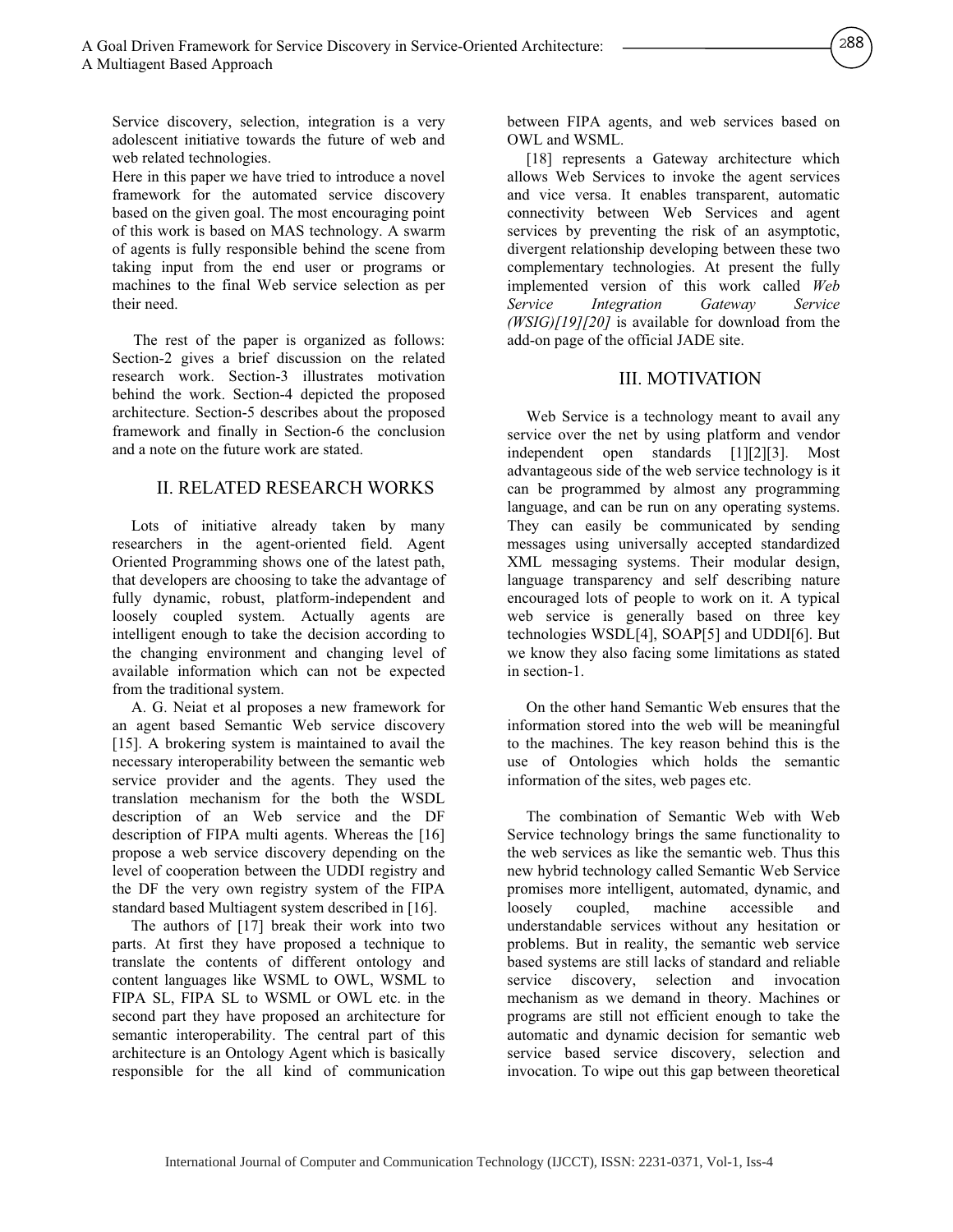

*Fig.1 Proposed Architecture* 

claim and practical experience, Multiagent based system (MAS) is proven as a very useful tool or technology.

289

The Foundation for Intelligent Physical Agents (FIPA) is basically liable to maintain the standards of specification for MAS. It is an IEEE standards committee. All the promotion of the specifications for MAS related technology is generally governed by this non-profit organization.

## **IV. PROPOSED MULTIAGENT BASED GOAL DRIVEN FRAMEWORK FOR SERVICE DISCOVERY**

We already illustrated the motivation behind this work in section-3. Architecture of the proposed system is depicted in the fig.1. Here in this section we are going to give a more detailed description of our architecture, a Multiagent based goal driven framework for service discovery. The main part of this architecture is its *Agent Swarm*. Agent Swarm comprised of five following different software agent namely User Agent, Request Forwarding/Filtering Agent (RFA), Goal Generator Agent (GGA), Goal Handler Agent (GHA) and Semantic Agent (SA). Each agent is introduced here with their own distinct roles. Each of them is described below:

A. **User Agent (UA):** This is the simplest natured agent throughout the framework. The main purpose is to collect information from client programs/end users/the machines using a GUI, web services or some external or internal agents. This agent also collects the list of finally discovered web services from the Semantic Agent (SA) and transfer and display the result to the user.

B. **Request Filtering/Forwarding Agent (RFA):** This agent is responsible for accepting the entire request message from the User Agent (UA). It then checks the validity of the message. Another checking is done just next to the validation checking against each of the valid message. This checks, is there any goal already exists in the goal repository that matches the user requirement i.e., the input collected from User Agent. If a match found then it collect all the necessary information about the goal file and then handover these information along with the user submitted query or request to the Goal Handler Agent (GHA). But if no match found then an instruction along with the user's request is submitted to the Goal Generator Agent (GGA) to generate a fresh new goal.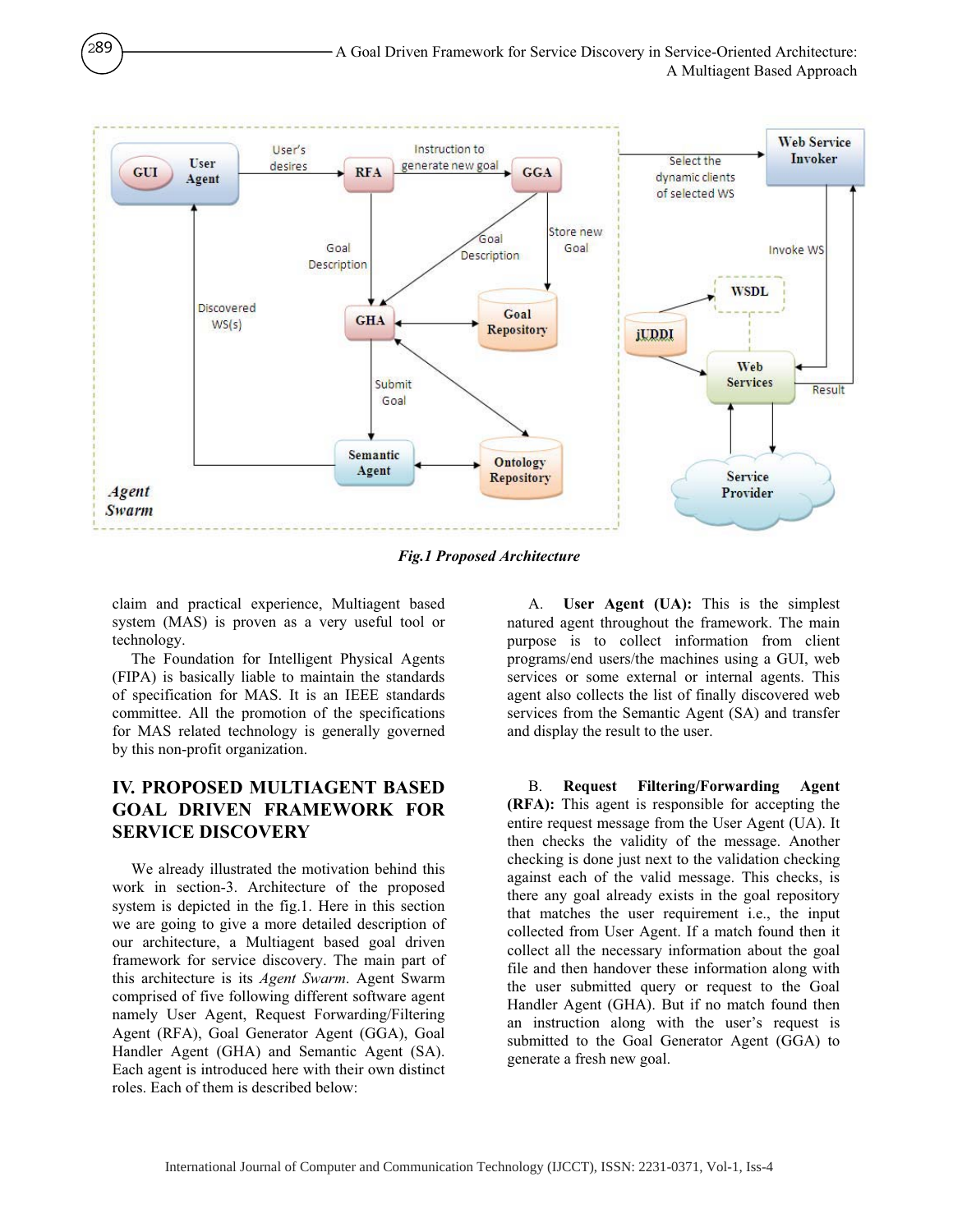

*Fig.2 Sequence diagram of the Multiagent Communication in proposed architecture* 

C. **Goal Generator Agent (GGA):** This agent is accountable to generate a completely new goal based on the user's desires as transferred by the RFA. After a successful generation of a new goal, it will store it into the internal goal repository for further and future uses. In the next step it will hand over all the necessary information about the goal combined with user submitted information for further processing.

D. **Goal Handler Agent (GHA):** The selected goal by RFA or the generated goal by the GGA is finally processed by this agent. This agent's responsibilities are the important one comparing to the RFA and GHA. It basically selects the goal file to submit it to the Semantic Agent for matchmaking. But before it, two most important jobs it performs are: i) It checks the compositeness of the goal file. In simple words it checks either it is a composite goal or not. If it is a composite goal then try to break it into more than one simple goal file for an efficient semantic matchmaking and also keep the record of this process. ii) It performs a preliminary syntax based matching with the web service description. This step is important and very useful since it narrow the range of the web services for matchmaking, and also reduces the possibility of unnecessary matchmaking, for example, if we are looking for a medical service, then it ensures that we will not waste our time to try to make a match with the description of a car selling service.

E. **Semantic Agent (SA):** This is another very important agent and the last one among the Agent Swarm. The main part of the job of matchmaking is done here. It is the Semantic Agent's responsibility to successfully perform the discovery of web services based on semantic matching using available ontologies to it. It also maintains a record of the previous and current job of matchmaking. Suppose a

290



*Fig.3: Agents running*

new goal is submitted. The Semantic Agent will check the job records first for any previously matching against the submitted goal(s). If no record found a fresh matching is to be done. Suppose there is a previous record found, then it will check the any new semantic description of web service(s) is submitted into the Ontology Repository or not. If new ontology(s) found a new matching will be done and the record will be updated, otherwise the old list of the matched web service will be selected from the job record and return back to the User Agent as final result.

There is a component in our proposed architecture called *Web Service Invoker* which can be used to invoke the selected web services.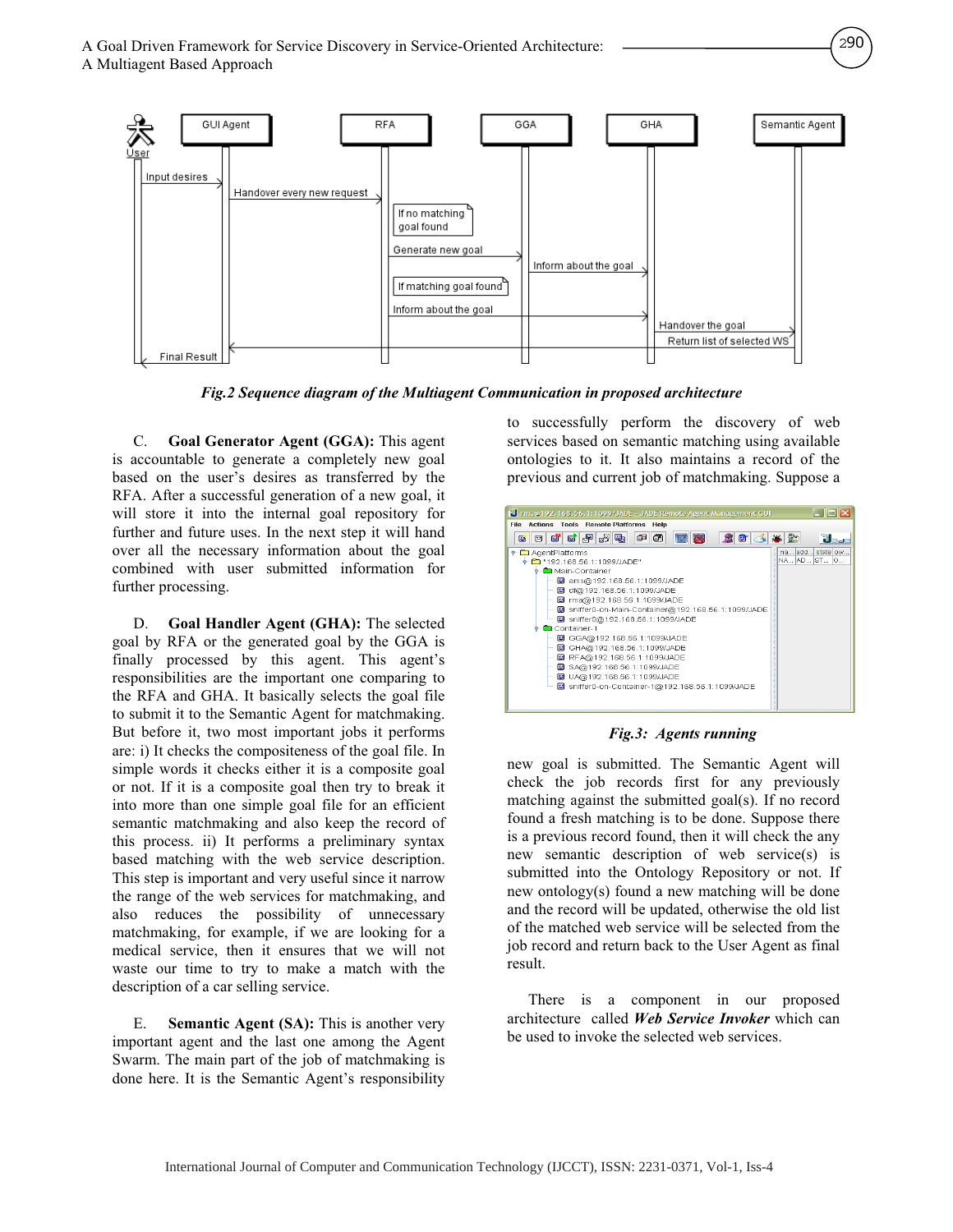#### V. RESULT OF THE PROPOSED WORK

291

In fig-3 all the agents are running to work with our architecture after first initialization. Each and every agent has their unique roles.The following figure-4 has shown the communications among the agents to discover the services using our framework. To complete our job we have chosen the JADE technology. JADE is a very powerful middleware framework built with Java to design a MAS based architecture. It also come with many interactive inbuilt tools which are very useful during the development of MAS based system. One very important add-on that we have used is the Web Service Dynamic Client (WSDC)[13][14] in our propose system. The Web Service Invocation component selects the client application to invoke a particular Web Service and these clients are developed using the WSDC. One encouraging point about the WSDC is that, to program a client system using WSDC add-on, developers don't need to know about JADE's internal architecture, event they don't need to any details about agent's life-cycle.

#### VI. CONCLUSION AND FUTURE WORK

In our previous works we have tried to develop some new frameworks for better automaticity, with a better web service composition, discovery and selection. We didn't develop any new Semantic Execution Environment. Rather, our work was heavily dependent on the existing works like IRS-III, WSMX etc. In this paper we propose a framework for SWS discovery that communicates between multi agent system and web services. In those previous works use of agent based technology was very rare. This time we totally turn our vision to Multiagent based technology (JADE) to develop a new framework. We have introduced some agents who are eligible to perform the job of semantic matching between goal and web service description has been included thus removing the requirements of any other Semantic Execution Environment.

In this work security aspect of MAS System is not considered here. So it will be the important concern of our future works.



*Fig.4. Result of our proposed architecture that showing how the information get shared between the agent in the said framework*

#### REFERENCES

- [1] E. Cerami. "Web Services Essentials", Publisher: O'Reilly,ISBN: 0-596-00224-6.
- [2] V. Vasudevan, "Web Service Primer", http://www.xml.com/pub/a/ws/2001/04/04/webservices/in dex.html
- [3] M. Kalin, "Java Web Services: Up and Running", 1st Edition,Publisher: O'Reilly Media, Inc.,ISBN-13: 978-0-596-52112-7
- [4] Web Service Description Language (WSDL) 1.1, http://www.w3.org/TR/2001/NOTE-wsdl-20010315
- [5] SOAP Version 1.2 Part 1: Messaging Framework (Second Edition), http://www.w3.org/TR/2007/RECsoap12-part1-20070427/
- [6] UDDI Version 3.0.2, http://uddi.org/pubs/uddi\_v3.htm
- [7] JADE website, http://jade.tilab.com/
- [8] D. Grimshaw, "JADE Administration Tutorial", http://jade.tilab.com/doc/tutorials/JADEAdmin/index.html
- [9] G. Caire, "JADE Programming Tutorial for Biginners",
- [10] http://jade.tilab.com/doc/tutorials/JADEAdmin/index.html